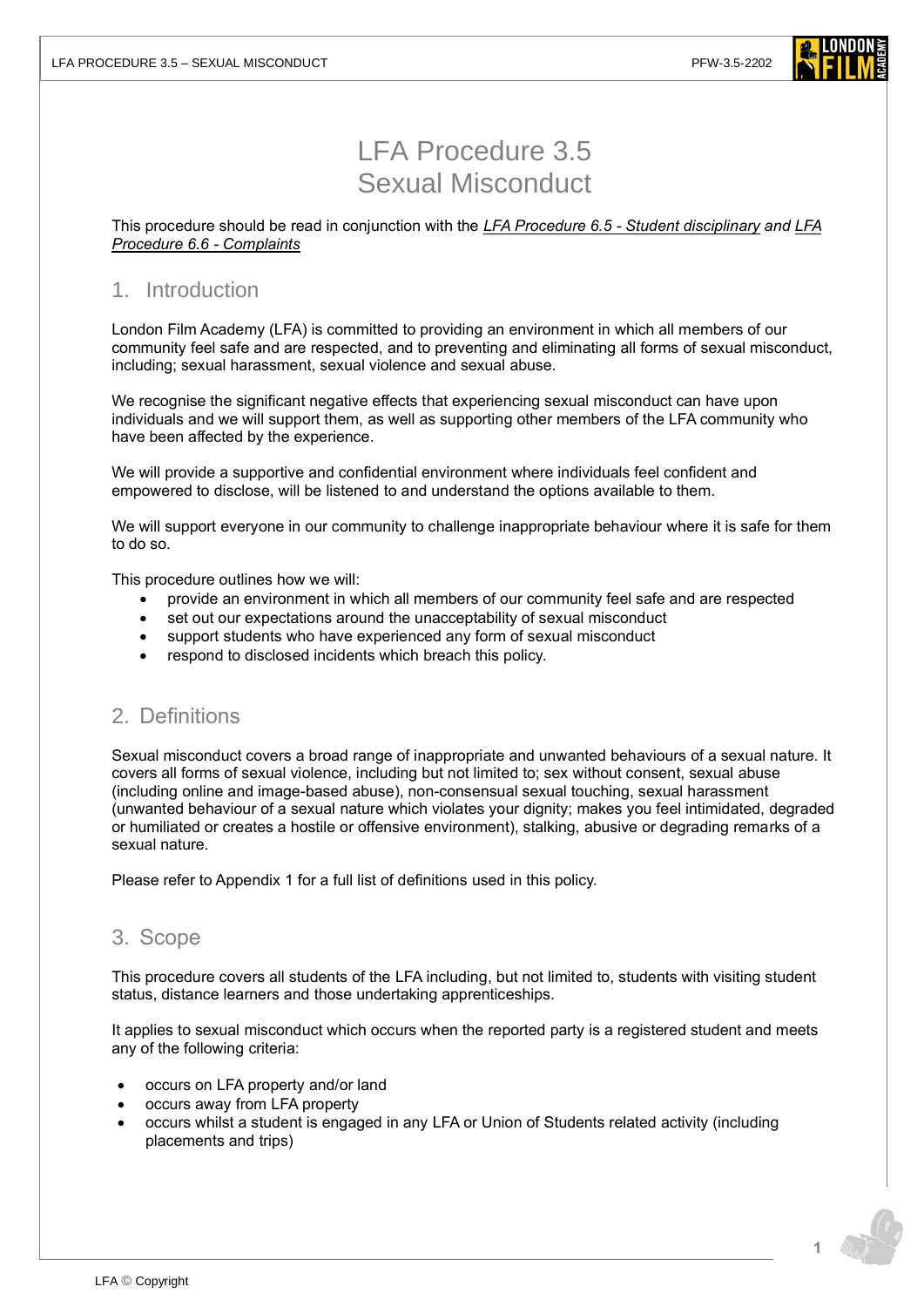

- occurs via electronic means including, but not limited to: internet, email, social media sites, chat rooms, text messages and instant messaging
- results in a legal or police investigation, charge or conviction of an offence
- raises questions about the professional suitability of students registered on either a course governed by professional regulations, or a course with a placement element
- poses a risk to LFA or members of its community and/or reputational damage.

*LFA Procedure 3.2 - [Safeguarding and Prevent](https://www.londonfilmacademy.com/LFA_Procedure_3.2_Safeguarding_and_Prevent)* will apply if the reporting person is under 18 or a vulnerable adult.

The LFA reserves the right to re-direct formal complaints into alternative procedures, as it deems appropriate.

### 4. Commitment

We will treat all members of our LFA community with dignity and respect at all times, and it is expected that all members of our community will share in this responsibility for creating and sustaining an environment which upholds the dignity of all.

We are committed to equality and diversity within our community and will work to sustain an equal and safe environment in which a culture of prevention of sexual misconduct will be promoted through appropriate and consistently applied education and training.

We will actively respond to all reports of sexual misconduct and, whilst recognising that some experiences may constitute a criminal offence, we will ensure that, in all cases, reports are carefully and thoughtfully addressed by relevant trained staff members through a process that is transparent and clearly communicated to the individuals involved.

We will support anyone in our student community who is subject to any form of sexual misconduct.

We will ensure that both the reporting party and the reported party are listened to and responded to in a safe, supportive, trusting environment.

We will prioritise the safety and wellbeing of the reporting party, whilst ensuring the dignity of all those involved in any investigations or disciplinary proceedings.

We will make clear how to disclose sexual misconduct, the options available and the support that can be provided. We will respect the right of the individual disclosing an experience to choose how to take forward a disclosure, including the decision not to make a formal complaint.

We will make available a trained Safeguarding Lead to provide support for anyone impacted by sexual misconduct. We will collaborate with external agencies to work in the best interest of those impacted.

All LFA staff will have been informed of the policy and will be trained as appropriate to their roles. We will ensure that all staff are informed of how to receive and signpost a disclosure of sexual misconduct in a sensitive way.

Formal complaints will be investigated by trained investigators or external agencies, contracted to conduct the investigation on behalf of the LFA.

All reports considered under the accompanying procedures will be assessed on the balance of probabilities in line with the disciplinary procedure.

All staff involved in the process will act with impartiality and discretion at all times.

We will learn from our experiences and regularly review this policy, informed by data trends and with input from independent external experts to ensure it remains relevant.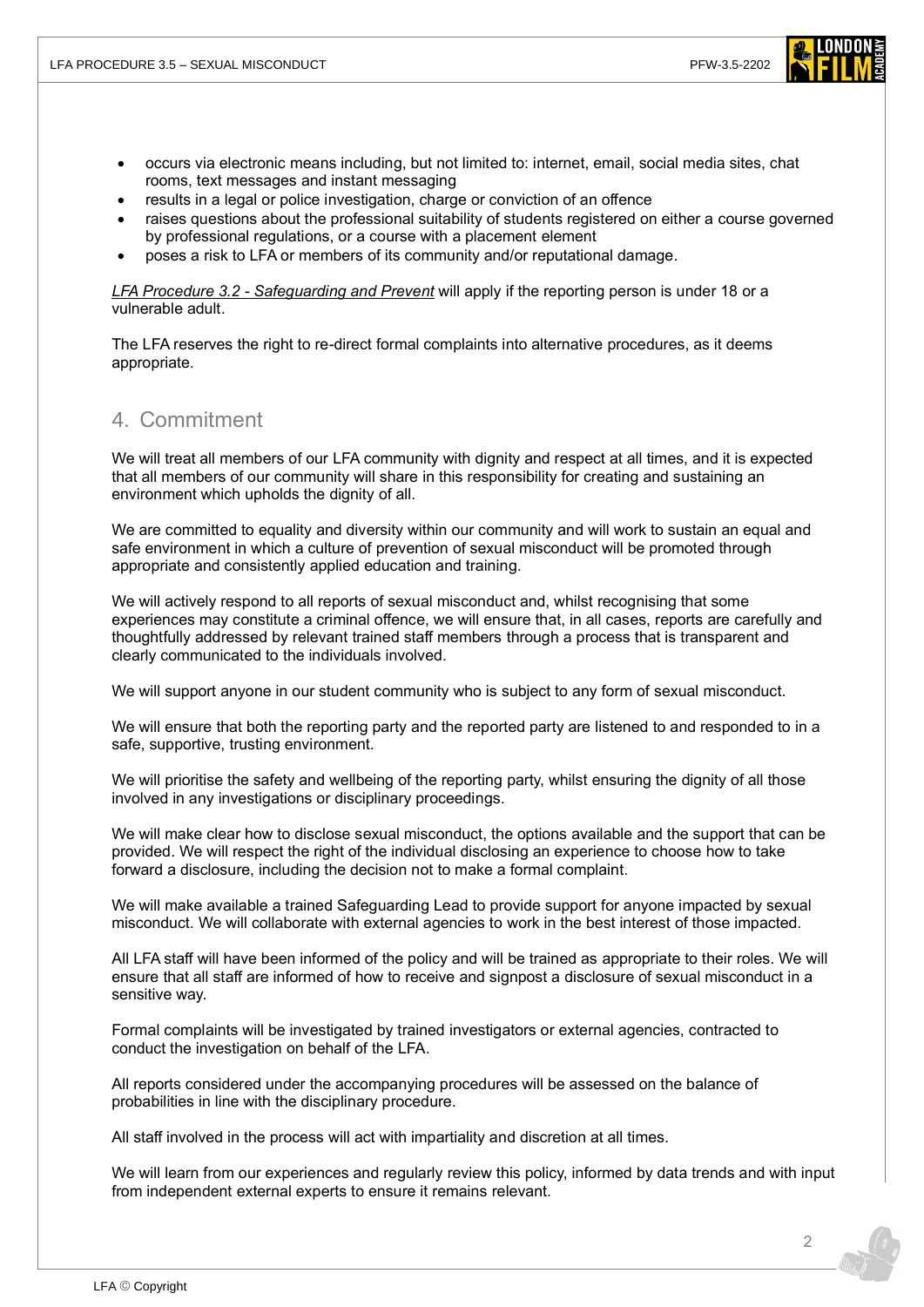

### 5. Process of Disclosure

A disclosure involves an individual, the Disclosing Party, choosing to tell someone about their experience of sexual misconduct. A disclosure is **not** a formal complaint.

The LFA recognises that the Disclosing Party may require time and reflection before making a decision on how to progress. The Disclosing Party will be given the option and support to do one or more of the following:

- Report to the police
- Make a formal complaint to the LFA, via the *[LFA Complaints Procedure](https://www.londonfilmacademy.com/LFA_Procedure_6.6_Complaints)*
- Make no formal complaint of the incident
- Receive advice on the support that is available

The Disclosing Party can talk to the Safeguarding Lead [\(safeguarding@londonfilmacademy.com\)](mailto:safeguarding@londonfilmacademy.com) or someone they trust, such as their Personal Tutor. This person will be able to talk them through their options and help them decide what to do next.

Keep a record of any incidences of sexual misconduct, including dates, times and any evidence (like texts, screen shots, emails or messages). The Disclosing Party might need to use this if they want to report their concerns.

### 6. Third-party or witness disclosures

Where the person disclosing is a third party who has not experienced the sexual misconduct, such as a person who has witnessed misconduct taking place or been informed of misconduct, the LFA will respect the right of the individual who experienced the incident to choose how to take forward a disclosure. A third-party disclosure will only become a report if the individual who experienced the incident wants action to be taken as part of the disclosure.

There may be certain circumstances where LFA is required to take appropriate action to prevent potential harm to individuals or LFA, based on a risk assessment, which may include acting on information despite or without knowledge of the wishes of the individual(s) who experienced the incident. The Safeguarding Lead will act as the decision-maker as to whether to escalate a disclosure to a formal complaint, or a formal complaint to an investigation. The LFA will record if there is a decision from the Disclosing Party to withdraw their disclosure or a witness's disclosure.

# 7. Reporting process

Reporting is the sharing of information, by a Reporting Party or Reporting Third Party, regarding an incident of sexual misconduct for the purposes of potentially initiating an investigation. While a disclosure can be anonymous, reporting cannot be anonymous. The Reporting Party must complete a complaint [form](https://forms.office.com/r/BB0b2xukWj) or email [compliants@londonfilmacademy.com](mailto:compliants@londonfilmacademy.com) with details of incident, any witness information and their desired outcome.

Formal investigations are received and reviewed by the Head of Academic Governance (HoAG) and will involve interviewing the Reporting Party and others directly involved including the Responding Party. Interview notices will be made in writing in advance. Students are entitled to bring someone with them to any meetings held to discuss the complaint. This person, referred to as a 'friend', should be a member of LFA (e.g. a fellow student or course deliverer) and/or a parent/guardian (if the student is under 18 years old).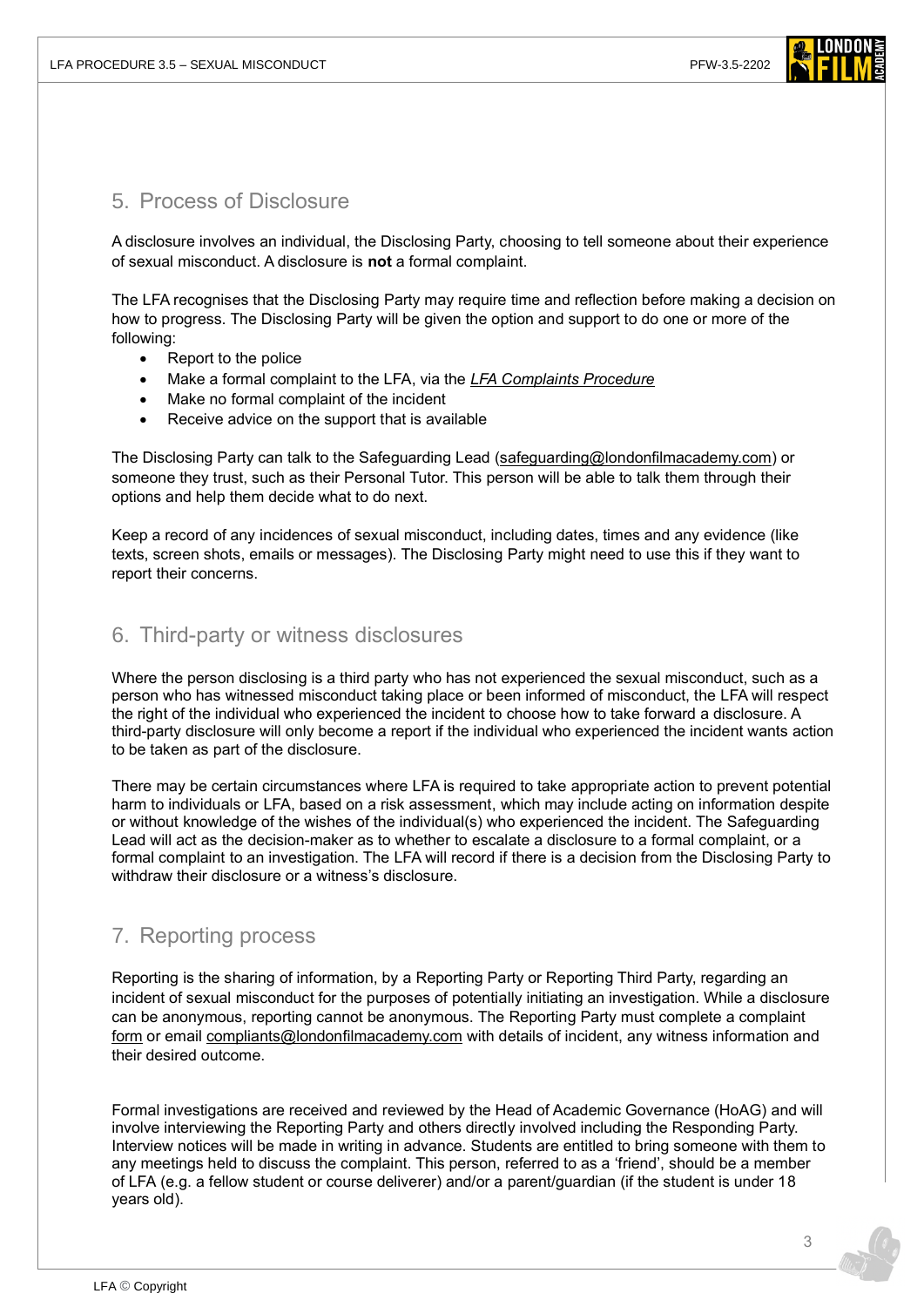

Following investigation, a full response should normally be expected within 20 working days from the receipt of the complaint form. Where this is not the case the student should be informed of an alternative timescale. Any recommended remedies will be implemented by the department concerned as soon as possible, and written confirmation of action taken will be sent to the Head of Courses. LFA will need to keep records of complaints and their investigation and will monitor the information relating to complaints to allow LFA to improve its services. Complaints will be logged and monitored. The complaint record will be separate from the student academic record.

### 8. Appeal

If, at the end of the process, the student is still unhappy with LFA's actions, they may appeal in writing to the Academic Board or their nominated representative by email [\(appeals@londonfilmacademy.com\)](mailto:appeals@londonfilmacademy.com?subject=Complaint%20Appeal). The student should expect to receive an outcome within 20 working days of the complaint being reviewed. If resolution of a complaint has failed internally, BA and MA students ONLY may submit a formal complaint to the University of Derby. For full details, please refer to the [University of Derby's Complaints](https://www.derby.ac.uk/about/academic-regulations/complaints-procedure/)  [Procedure.](https://www.derby.ac.uk/about/academic-regulations/complaints-procedure/)

At the end of this process a Completion of Procedures (COP) Letter is issued to the student. This letter lets the student know they have reached the end of the LFA or UoD's internal process and there is no further avenue for the student internally.

# 9. Confidentiality

In recognition of the sensitive nature of sexual misconduct, privacy will be maintained, wherever possible, throughout the disclosure, reporting and investigative processes.

Throughout all proceedings, the LFA will act in compliance with the General Data Protection Regulation (GDPR) and Data Protection Act 2018.

The LFA will only share information internally and may share with the relevant validating partner, or externally to the LFA with the reporting party's express permission or in exceptional circumstances to;

- safeguard members of the LFA and validating partner community and fulfil the LFA's duty of care
	- discharge the LFA's duties or as required by law.

Any disclosure of information will be restricted to relevant information and conveyed only to those entitled to it for justifiable reasons.

The LFA will retain anonymised data to understand patterns of behaviour and to inform future support services, policy and procedures.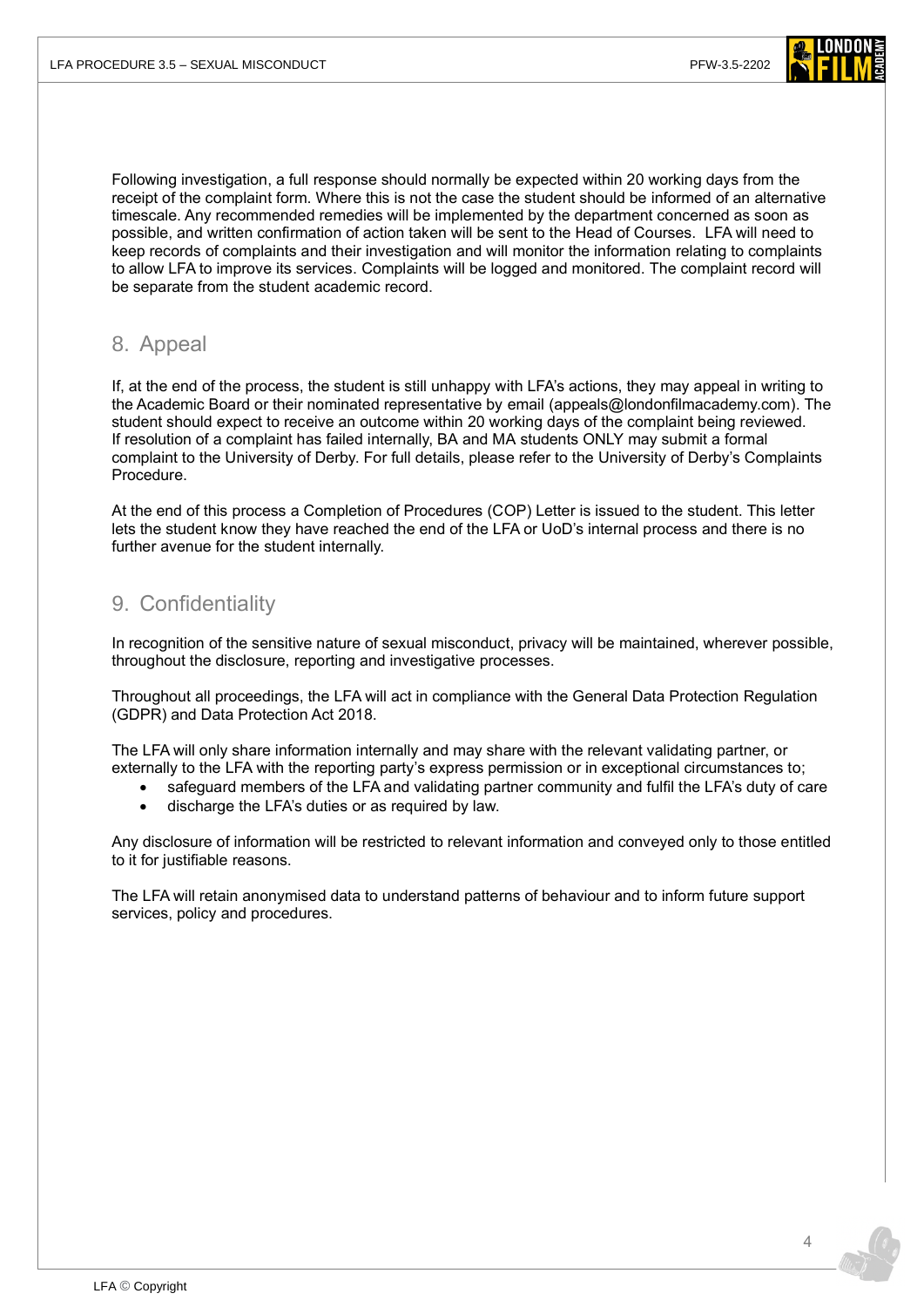

# 10. Support Available

There is a range of support services and resources available to LFA community members:

- LFA Safeguarding Lead [safeguarding@londonfilmacademy.com](mailto:safeguarding@londonfilmacademy.com)
- Togetherall a safe, online community where people support each other anonymously to improve mental health and wellbeing<https://togetherall.com/en-gb/>
- Office For Students offer information on a number of organisations and charities that may be able to support [https://www.officeforstudents.org.uk/for-students/student-rights-and-welfare/harassment-hate](https://www.officeforstudents.org.uk/for-students/student-rights-and-welfare/harassment-hate-and-sexual-misconduct/)[and-sexual-misconduct/](https://www.officeforstudents.org.uk/for-students/student-rights-and-welfare/harassment-hate-and-sexual-misconduct/)
- Support for victims of rape and sexual assault [https://www.met.police.uk/advice/advice-and](https://www.met.police.uk/advice/advice-and-information/rsa/rape-and-sexual-assault/support-for-victims-of-rape-and-sexual-assault)[information/rsa/rape-and-sexual-assault/support-for-victims-of-rape-and-sexual-assault](https://www.met.police.uk/advice/advice-and-information/rsa/rape-and-sexual-assault/support-for-victims-of-rape-and-sexual-assault)
- LGBTQ+ London-based support organisations [https://www.chelwest.nhs.uk/about](https://www.chelwest.nhs.uk/about-us/organisation/our-way-of-working/equality-diversity/lgbt-support-organisations)[us/organisation/our-way-of-working/equality-diversity/lgbt-support-organisations](https://www.chelwest.nhs.uk/about-us/organisation/our-way-of-working/equality-diversity/lgbt-support-organisations)

There is also wide range of support services and resources available to University of Derby Community members:

- Report & Support available on UDo · Student Wellbeing: 01332 593000 or studentwellbeing@derby.ac.uk
- UoD Sexual Misconduct Liaison Officers: 01332 593000
- Union of Students Advice Service: 01332 591507 or [advice@derbyunion.co.uk](mailto:advice@derbyunion.co.uk)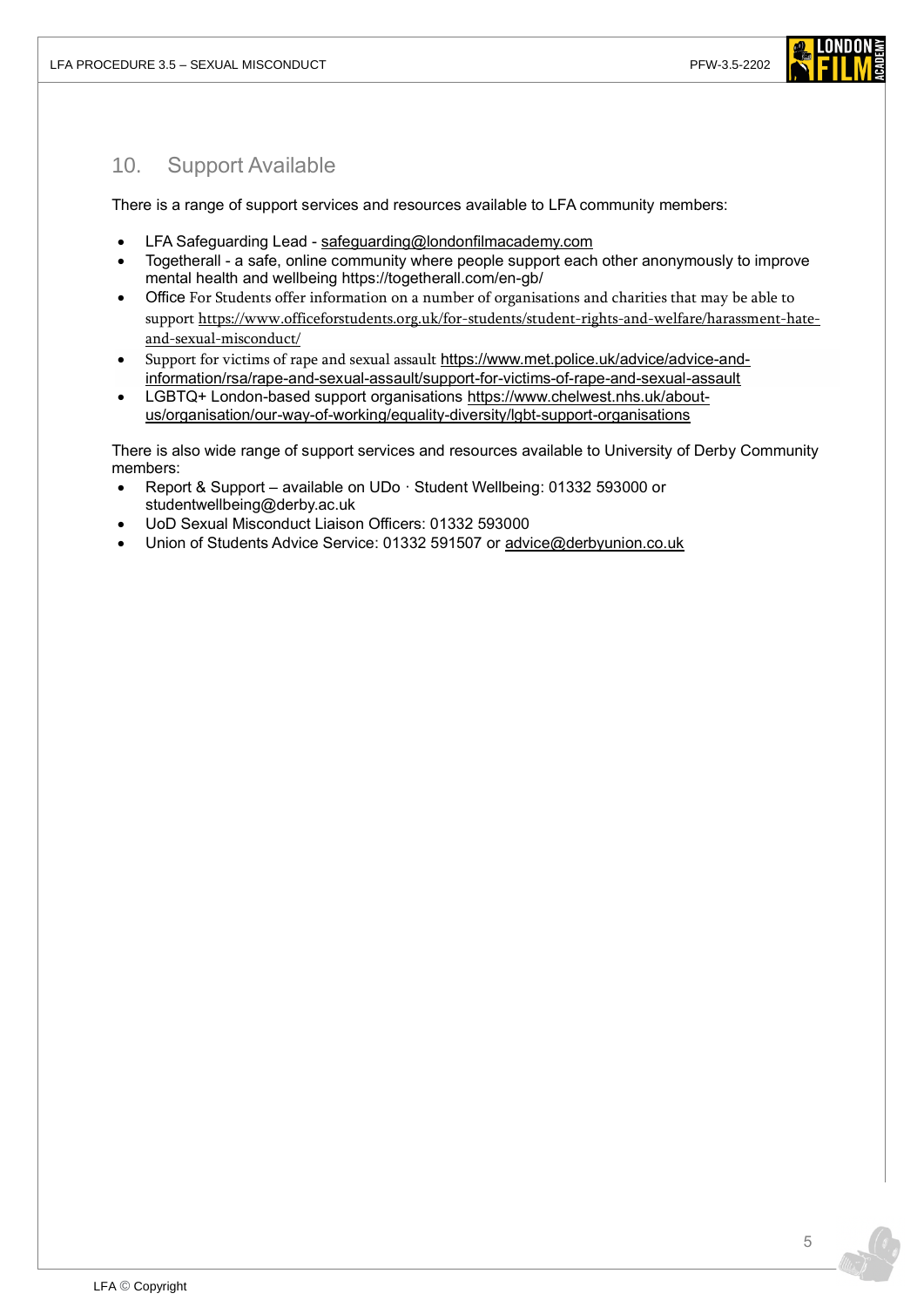

### Appendix 1 - Sexual Misconduct Definitions

#### 1. Sexual Misconduct

As defined by the Officer for Students; sexual misconduct relates to all unwanted conduct of a sexual nature, including, but not limited to:

- a. Sexual harassment (as defined by Section 26 (2) of the *Equality Act* 2010)
- b. Unwanted conduct which creates an intimidating, hostile, degrading, humiliating or offensive environment (as defined by the *Equality Act* 2010)
- c. Assault (as defined by the *Sexual Offences Act* 2003)
- d. Rape (as defined by the Sexual Offences Act 2003)
- e. Physical unwanted sexual advances (as set out by the *Equality and Human Rights Commission: Sexual harassment and the law*, 2017)13
- f. Intimidation, or promising resources or benefits in return for sexual favours (as set out by the *Equality and Human Rights Commission: Sexual harassment and the law*, 2017)15
- g. Distributing private and personal explicit images or video footage of an individual without their consent (as defined by the *Criminal Justice and Courts Act* 2015).

#### 2. Consent

Consent is the agreement to participate in a sexual act where the individual has both the freedom and capacity to make that decision. Consent cannot be assumed on the basis of a previous sexual experience or previously given consent, and consent may be withdrawn at any time.

Freedom to consent: for consent to be present, the individual has to freely and consciously engage in a sexual act. Consent is not present when submission by an unwilling participant results from the exploitation of power, or coercion or force or lacks mental capacity to consent regardless of whether there is verbal or physical resistance.

Coercion or force includes an act or a pattern of acts of assault, threats, humiliation and intimidation or other abuse that is used to harm, punish, or frighten, that place an individual in fear of immediate or future harm, with the result that the individual feels compelled to engage in a sexual act.

Capacity to consent: free consent cannot be given if the individual does not have the capacity to give consent. Incapacitation may occur when an individual is asleep, unconscious, or any other state of unawareness that a sexual act may be occurring. Incapacitation may also occur on account of an impairment of or a disturbance in the functioning of, the mind or brain (whether permanent or temporary), or as the result of alcohol or substance use.

Intoxication is never a defence for committing an act of sexual misconduct, or for failing to obtain consent.

If there is any doubt as to the level or extent of one's own or the other individual's incapacitation, do not engage in a sexual act.

#### 3. Disclosure

Disclosure means that an individual tells a member of the LFA or validating partner community, including the Union of Student or Student Council, that they have or experienced Sexual Misconduct (this is different from a formal complaint).